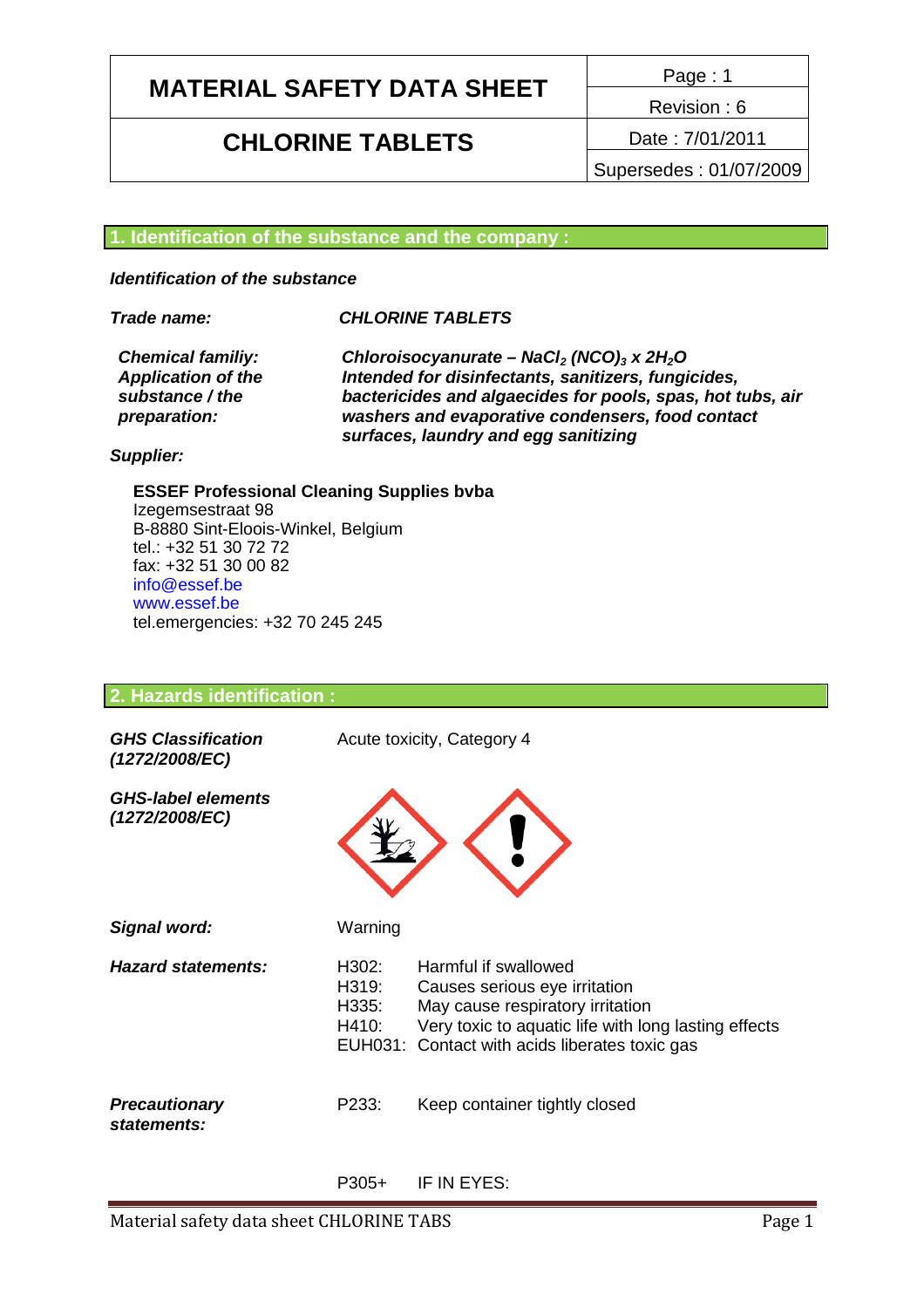# **MATERIAL SAFETY DATA SHEET** Page: 2

Revision : 6

### **CHLORINE TABLETS** Date : 7/01/2011

Supersedes : 01/07/2009

- P351+ P313: P301+ P330+ P310: P402: Rince cautiously with water for several minutes. Get medical advice / attention IF SWALLOWED: Rinse mouth Immediately call a POISON CENTER or doctor / physician Store in a dry place
- P404: Store in a closed container

### *EU Classification (67/548/EEG,1999/45/EG)*

*Hazard description:*



### *Information concerning particular hazards for human and environment:*

The product has to be labeled due to the calculation procedure of the "General Classification guideline for preparations of the EU" in the latest valid version.

- **R 22** Harmful if swallowed
- **R 31** Contact with acids liberates toxic gas
- **R 36/37** Irritating to eyes and respiratory system
- **R 50/53** Very toxic to aquatic organisms, may cause long term adverse effects in the aquatic environment
- **S 2** Keep out of reach of children
- **S 8** Keep container dry
- **S 25** Avoid contact with eyes
- **S 26** In case of contact with eyes, rinse immediately with plenty of water and seek medical advice
- **S 41** In case of fire and/or explosion do not breath fumes
- **S 46** If swallowed, seek medical advice immediately and show the container or label
- **S 61** Avoid release to the environment. Refer to special instructions/ material safety data sheet

### *Classification system:*

The classification is according to the latest editions of the EU-lists, and extended by company and literature data.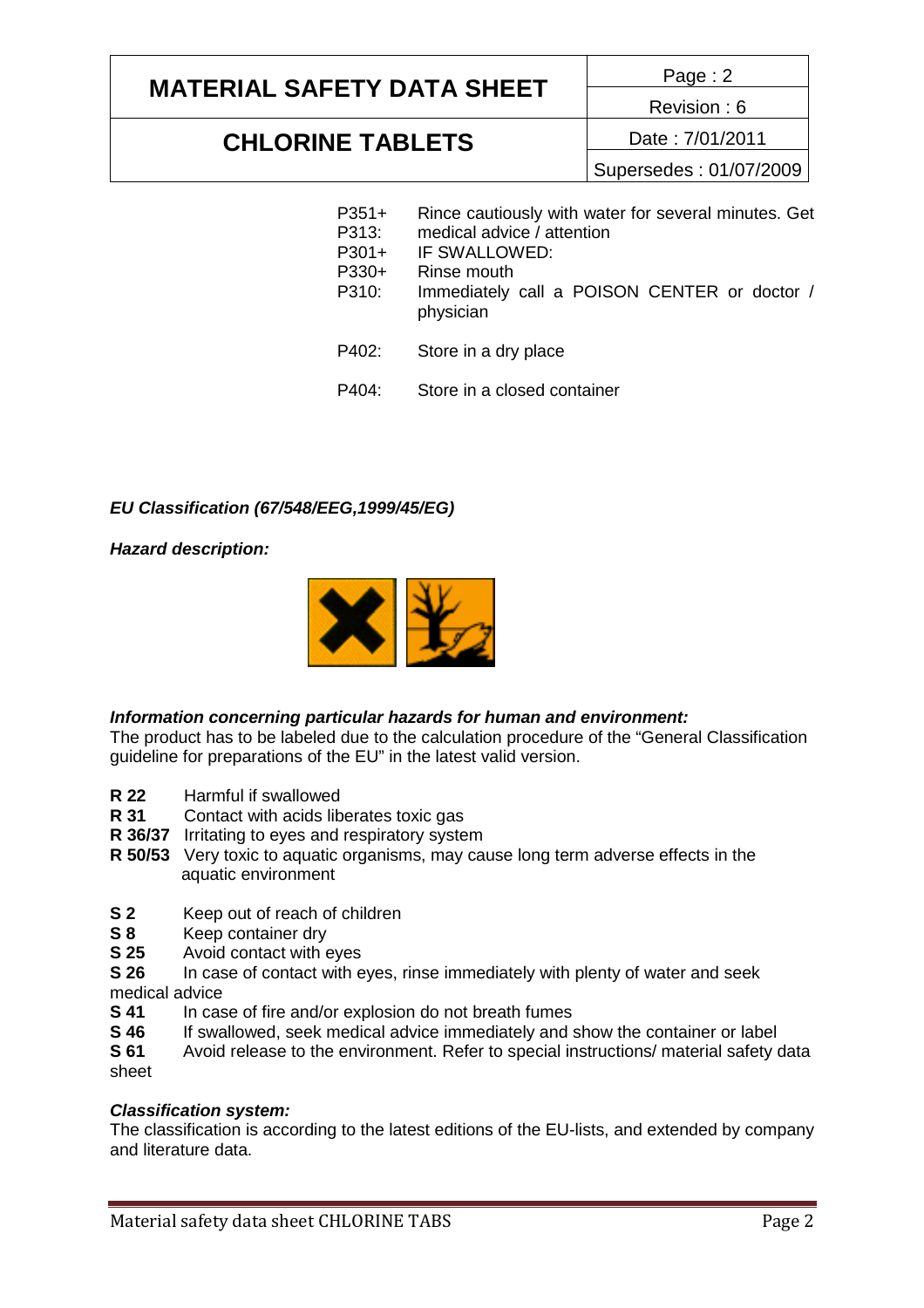# **MATERIAL SAFETY DATA SHEET**  $\frac{Page:3}{Type:3}$

## **CHLORINE TABLETS** Date : 7/01/2011

Revision : 6

Supersedes : 01/07/2009

### **3. Composition / information on ingredients :**

| <b>Components</b><br><b>Chemical name</b>      | Weight<br>℅ | CAS-Nr.<br>EC-Nr.<br>Einecs Nr.         | <b>GHS</b><br><b>Classification</b>                                                                 | EU<br><b>Classificati</b><br>on           |
|------------------------------------------------|-------------|-----------------------------------------|-----------------------------------------------------------------------------------------------------|-------------------------------------------|
| Sodium dichloro-<br>isocyanurate,<br>dihydrate | 82,5        | 51580-86-0<br>613-030-01-7<br>220-767-7 | Acute Tox, 4 H302<br>Eye irrit. 2 H319<br>STOT SE 3 H335<br>Aquatic chronic 1 H410<br><b>EUH031</b> | R31<br>Xi; R36/37<br>Xn; R22<br>N; R50/53 |
| Sodium chloride<br>7647-14-5                   | 0,5         | 231-593-8                               | None                                                                                                |                                           |

**4. First aid measures :**

| <b>General information:</b> | Symptons of poisoning may even occur after several hours;<br>therefore medical observation for at least 48 hours after the<br>accident.                                            |
|-----------------------------|------------------------------------------------------------------------------------------------------------------------------------------------------------------------------------|
| <b>After inhalation:</b>    | Supply fresh air and to be sure call for a doctor. In case of<br>unconsciousness place patient stably in side position.                                                            |
| After skin contact:         | Remove contaminated clothing. Wash skin thoroughly with<br>mild soap and plenty of water. Get medical attention at<br>continual skin irritation.                                   |
| After eye contact:          | Rinse opened eyes for several minutes under running water. If<br>symptoms persist, consult a doctor.                                                                               |
| <b>After swallowing:</b>    | Wash mouth thoroughly with plenty of water and give water to<br>drink.<br>medical<br>attention<br>Get<br>immediately.<br>NOTE: never give an unconscious person anything to drink. |

## **5. Fire-fighting measures :**

| <b>Suitable extinguishing</b>   | Water in large quantities. Do not use dry chemical                                                                                                                                                                                                                                                                           |  |  |
|---------------------------------|------------------------------------------------------------------------------------------------------------------------------------------------------------------------------------------------------------------------------------------------------------------------------------------------------------------------------|--|--|
| media:                          | extinguisher containing ammonia compounds.                                                                                                                                                                                                                                                                                   |  |  |
| <b>Unusual fire and</b>         | When heated to decomposition, may release poisonous and                                                                                                                                                                                                                                                                      |  |  |
| explosion hazards:              | corrosive fumes of nitrogen trichloride, chlorine and CO.                                                                                                                                                                                                                                                                    |  |  |
| <b>Fire-fighting procedure:</b> | Cool containers with water spray. Fire fighters should wear<br>protective clothing and self-contained breathing<br>full<br>apparatus. On small fires, use water spray or fog. On large<br>fires, use heavy deluge or fog streams. Flooding amounts of<br>water may be required before extinguishment can be<br>accomplished. |  |  |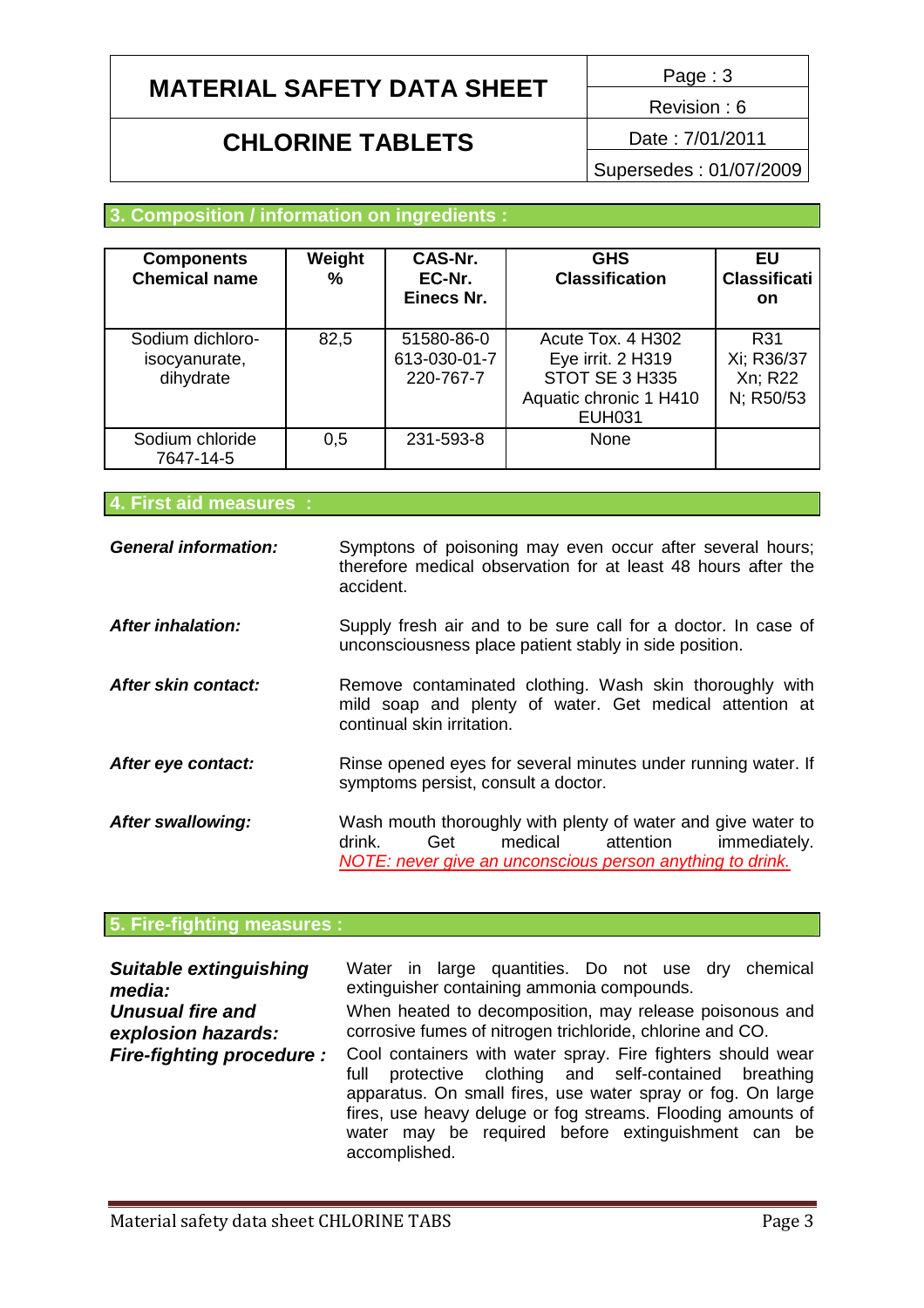# **MATERIAL SAFETY DATA SHEET** Page: 4

## **CHLORINE TABLETS** Date : 7/01/2011

Revision : 6

Supersedes : 01/07/2009

#### **6. Accidental release measures :**

| <b>Personal precautions:</b>                     | Avoid contact with eyes and skin. Do not breathe dust<br>particles. Do not eat, smoke or drink during work.                                                                                                           |
|--------------------------------------------------|-----------------------------------------------------------------------------------------------------------------------------------------------------------------------------------------------------------------------|
| <b>Measures for</b><br>environmental protection: | Do not allow product to reach sewage system or any water<br>course. Inform respective authorities in case of seepage into<br>water course or sewage system. Do not allow to enter sewers/<br>surface or ground water. |
| Measures for cleaning /<br>collecting:           | Wipe up the spilled product and collect it in a suitable<br>container for disposal. Always control the contaminated<br>product on active chlorine and neutralize the pH.                                              |

#### **7. Handling and storage :**

#### *Handling :*

#### *Information for safe handling:*

Handle and open the packaging with caution. Do not take internally.

Ensure good ventilation / exhaustion at the workplace.

Avoid contact with skin, eyes and clothing.

*Information about fire- and explosion protection:* no open fire, do not smoke.

#### *Storage:*

*General measures:* store closed package in a dry, cool, well-ventilated area. Temperature may not expand 50°C. Product has an indefinite shelf-life limitation.

*Information about storage in one common storage facility:* individual storage. Product has an indefinite shelf-life limitation.

*Further information about storage conditions:* keep container tightly sealed.

#### **8. Exposure controls / personal protection :**

*Additional information about design of technical facilities:* No further data, see item 7.

*Ingredients with limit values that require monitoring at the workplace:*

Sodium dichloroisocyanurate, dihydrate : not determined Sodium chloride (7647-14-5) : not determined *Additional information:* the lists valid during the making were used as basis.

*Personal protective equipment: General protective and hygienic measures:* Keep away from foodstuffs, beverages and feed. Immediately remove all soiled and contaminated clothing. Wash hands before breaks and at the end of work. Avoid contact with the eyes and skin.

*Respiratory protection:* avoid inhalation of dust. When dusty conditions are encountered,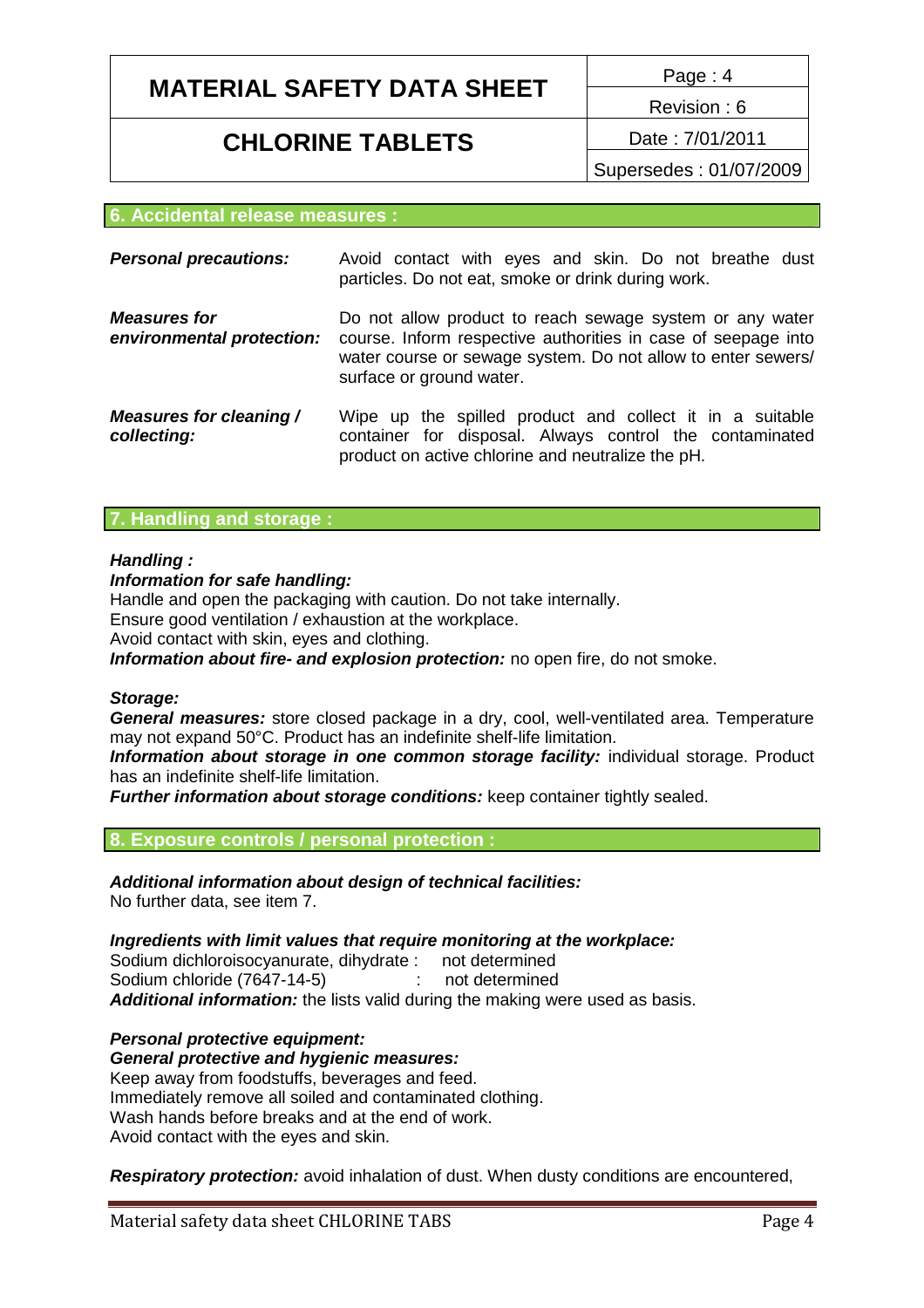# **MATERIAL SAFETY DATA SHEET** Page : 5

## **CHLORINE TABLETS** Date : 7/01/2011

Revision : 6

Supersedes : 01/07/2009

wear a NIOSH/OSHA full-face respirator with chlorine cartridges, for protection against chlorine gas, and dust/mist pre-filter.

*Protection of hands:*



Protective neoprene gloves

The glove material has to be impermeable and resistant for the product / the substance / the preparation. Use only neoprene gloves.

#### *Material of gloves:*

The selection of suitable gloves does not only depend on the material, but also on further marks of quality and varies from manufacturer to manufacturer. As the product is a preparation of several substances, the resistance of the glove material can't be calculated in advance and has therefore to be checked prior to the application.

#### *Penetration time of glove material:*

The exact break trough time has to be found out by the manufacturer of the protective gloves and has to be observed.

### *Eye protection:*

Safety goggles



Use chemical safety glasses where industrial use tightly sealed chemical goggles

### **9. Physical and chemical properties :**

| <b>General information:</b>       |                                                           |
|-----------------------------------|-----------------------------------------------------------|
| Form:                             | Granular or tablet-form product                           |
| Colour:                           | white                                                     |
| Odour:                            | Mild chlorine-like                                        |
| <b>Flashpoint:</b>                | Not applicable                                            |
| <b>Boiling point:</b>             | Not applicable                                            |
| <b>Auto-ignition temperature:</b> | Not applicable                                            |
| <b>Explosive properties:</b>      | Not available                                             |
| Vapour density (hPa) :            | Not applicable under standard conditions                  |
| <b>Decomposition</b>              | Begins to lose 1 mole water at approximately 50°C; second |
| temperature :                     | mole water at 95°C; decomposes at 240-250°C.              |
| Solubility in water:              | 25 g/100ml (30°C)                                         |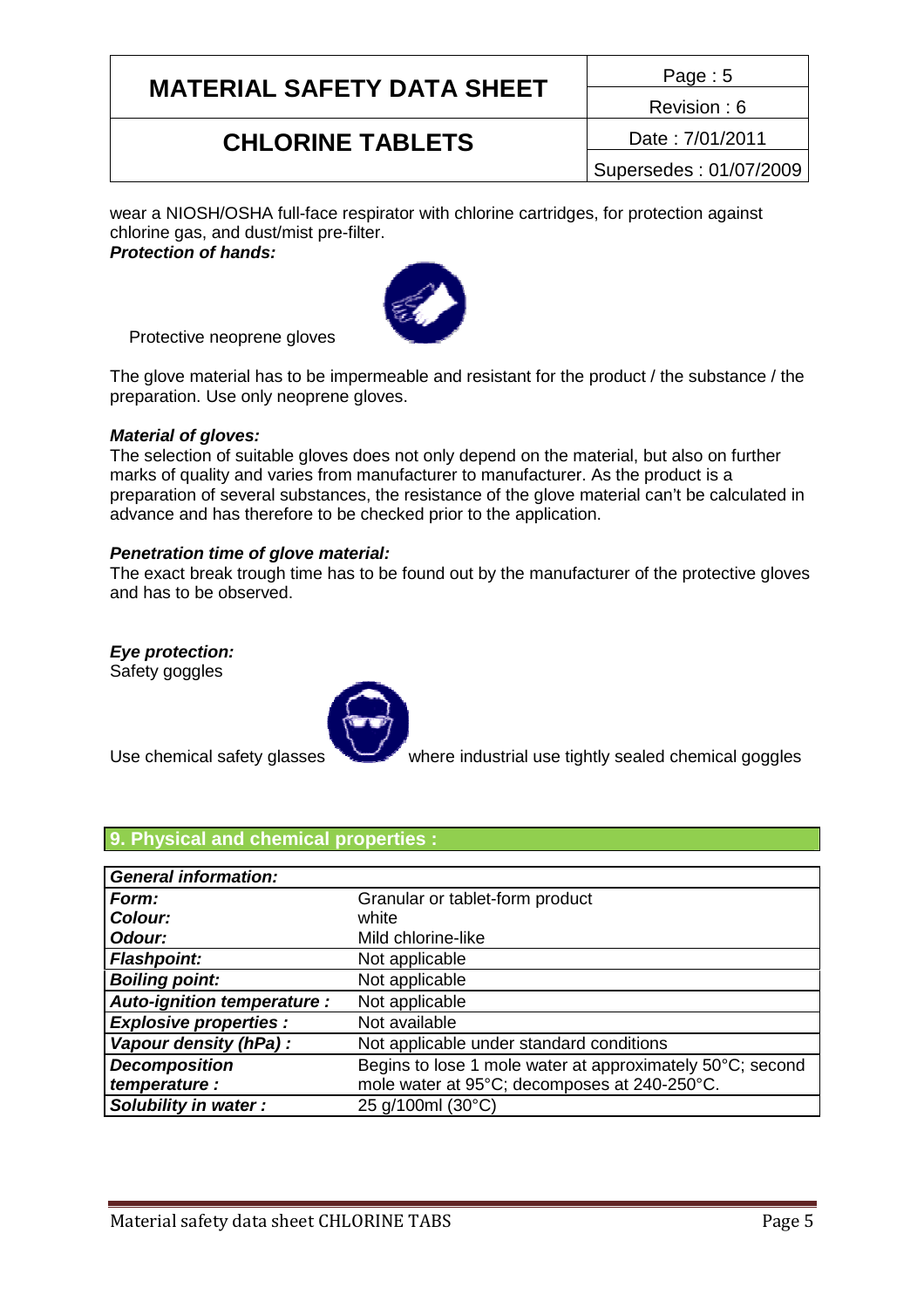# **MATERIAL SAFETY DATA SHEET**  $\frac{Page:6}{9}$

## **CHLORINE TABLETS** Date : 7/01/2011

Revision : 6

Supersedes : 01/07/2009

#### **10. Stability and reactivity :**

**Stability:** stable under normal conditions. Do not package in paper or cardboard. Begins to lose one mole of water at approximately 50° C.

*Conditions to avoid:* heating above decomposition temperature.

*Materials to avoid :* Organic materials, reducing agents, nitrogen containing materials, oxidizers, acids, bases, oils, grease, sawdust, dry fire extinguishers containing monoammonium compounds.

*Hazardous decomposition products:* nitrogen trichloride, chlorine, carbon monoxide.

#### **11. Toxicological information :**

| <b>Acute toxicity:</b><br>-Rat, oral LD50<br>-Rat dermal LD50 | 1671 mg/kg<br>>5000 mg/kg                                                                                                                                                                                                                            |
|---------------------------------------------------------------|------------------------------------------------------------------------------------------------------------------------------------------------------------------------------------------------------------------------------------------------------|
| <b>Eye irritation</b><br><b>Dermal irritation</b>             | Severe irritant<br>Severe irritant                                                                                                                                                                                                                   |
| Life or Health (IDLH)                                         | <b>Immediately Dangerous to</b> No level has been established for the components or the<br>product itself.                                                                                                                                           |
| <b>Mutagenicity</b>                                           | Not mutagenic in five salmonella strains with or without<br>metabolic activation.                                                                                                                                                                    |
| <b>Carcinogenity</b><br><b>Reproductive toxicity</b>          | Not classified by IARC, OSHA, EPA<br>Not included in NTP11 Report on Carcinogens<br>Sodium dichloroisocyanurate acid when given orally to<br>pregnant mice from day 6 to day 15 of gestation, did not<br>induce any significant teratogenic effects. |
| <b>Chronic toxicity</b>                                       | Chronic inhalation exposure may cause impairment of lung<br>function and permanent lung damage. In the experiment with<br>drinking water from 28 days, extended to 59 days (rat: NOAEL<br>$= 115$ mg/kg lich.day)                                    |

| 12. Ecological information :  |                              |
|-------------------------------|------------------------------|
| <b>Ecotoxical effects</b>     |                              |
| <b>Aquatic toxicity:</b>      |                              |
| -96hour LC50 fish             | 0,22 mg/l (rainbow trout)    |
|                               | 0,28 mg/l (bluegill sunfish) |
| -48 hour LC50 Daphnia Magna   | $0,2$ mg/l                   |
| <b>Avian toxicity:</b>        |                              |
| -Bobwhite quail, oral LD50    | 730 mg/kg                    |
|                               |                              |
| -Mallard duck oral LD50       | 3300 mg/kg                   |
| -Bobwhite quail, dietary LC50 | >10.000 ppm                  |
| -Mallard duck, dietary LC50   | >10.000 ppm                  |

Material safety data sheet CHLORINE TABS Page 6